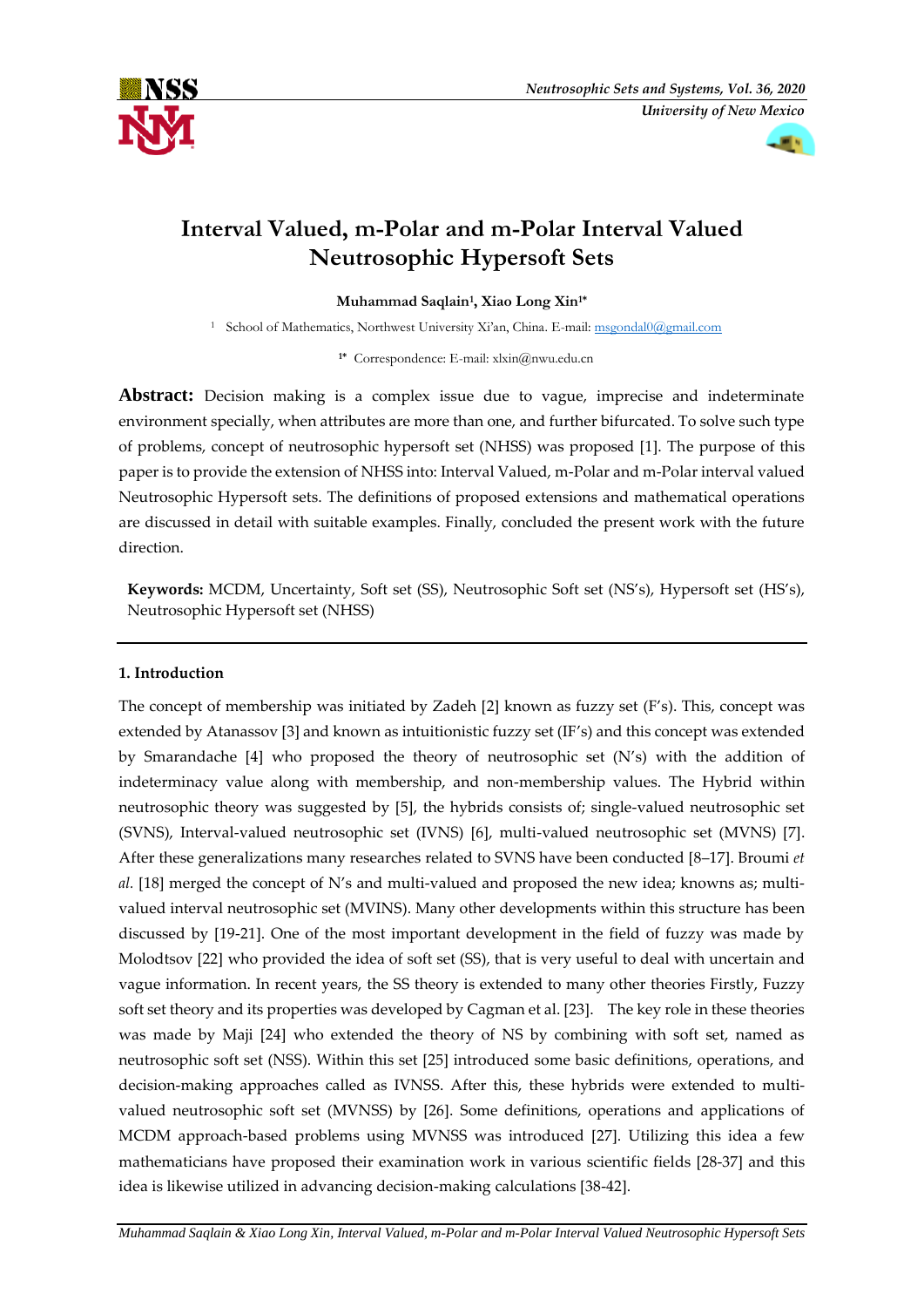Smarandache [43] generalized the concept of soft set (SS) to hypersoft set (HSS) by converting the function into multi-attribute function to deal with uncertainty along with all the hybrids like crisp, fuzzy, intuitionistic and neutrosophic. Saqlain *et al.* [44] proposed the aggregate operators and similarity measure [45] on NHSS. Also, Saqlain et al. [46] developed the generalization of TOPSIS for the NHSS, by using accuracy function they transformed the fuzzy neutrosophic numbers to crisp form.

The purpose of this paper is to overcome the uncertainty problem in more precise way by combing Interval-Valued Neutrosophic set IVNSS, m-Polar Neutrosophic set mpand m-Polar Interval-Valued Neutrosophic set with Hypersoft set.

The paper presentation is as follows. Section 2, provides the basic definitions and major relation with the extension Interval-Valued, multi-polar and multi-polar Interval-valued from NHSS are presented. Section 3, proposes the basic definitions along with: subset, null set and Universal set of each type. Finally, conclusion and future direction is presented in section 4.

# **1.1 Motivation**

From the literature, it is found that Interval Valued, m-Polar and m-Polar Interval Valued Neutrosophic Hypersoft Set respectively has not yet been studied so far. This leads us to the present study.

### **2.Preliminaries**

### **Definition 2.1: IVNSS [6]**

Consider U and E be universal and set of attributes respectively and consider  $A \subseteq E$ . The mapping (F, A) is called an IVNSS over U and is given as;

 $f: \mathbb{A} \to \mathbb{P}(\mathbb{U})$  and  $(f, \mathbb{A}) = \{ \langle u, \mathbb{T}(f(\mathbb{A})), \mathbb{I}(f(\mathbb{A})), \mathbb{F}(f(\mathbb{A})) \rangle, u \in \mathbb{U} \}$ 

Where  $\mathbb{T}(F(A)) \subseteq [0,1], \mathbb{I}(F(A)) \subseteq [0,1]$  and  $\mathbb{F}(F(A)) \subseteq [0,1]$  are the intervals with side conditions  $0 \leq supp \mathbb{F}(F(A)) + sup \mathbb{I}(F(A)) + sup \mathbb{F}(F(A)) \leq 3$ . The terms  $\mathbb{T}(F(A)), \mathbb{I}(F(A)), \mathbb{F}(F(A))$  represent the truthiness, indeterminacy and falsity of  $u$  to  $A$  respectively. For our convenience,

we assume that 
$$
A = \langle \left[ \mathbb{T}(\mathbf{F}(A)) - \mathbb{T}(\mathbf{F}(A)) \right]^{\dagger}, \left[ \mathbb{I}(\mathbf{F}(A)) - \mathbb{I}(\mathbf{F}(A)) \right]^{\dagger}, \left[ \mathbb{F}(\mathbf{F}(A)) - \mathbb{F}(\mathbf{F}(A)) \right]^{\dagger} \rangle
$$

where;

$$
\mathbb{T}\big(\mathbf{F}(\mathbb{A})\big) = \Big[\mathbb{T}\big(\mathbf{F}(\mathbb{A})\big)^-, \mathbb{T}\big(\mathbf{F}(\mathbb{A})\big)^+\Big] \subseteq [0,1], \mathbb{I}\big(\mathbf{F}(\mathbb{A})\big) = \Big[\mathbb{I}\big(\mathbf{F}(\mathbb{A})\big)^-, \mathbb{I}\big(\mathbf{F}(\mathbb{A})\big)^+\Big] \subseteq [0,1] \text{ and }
$$

$$
\mathbb{F}(\mathbf{F}(\mathbb{A})) = \left[ \mathbb{F}(\mathbf{F}(\mathbb{A}))^- , \mathbb{F}(\mathbf{F}(\mathbb{A}))^+ \right] \subseteq [0,1].
$$

# **Definition 2.2: m-Polar Neutrosophic Soft Set [26]**

Consider  $\mathbb U$  and  $\mathbb E$  be universal and set of attributes respectively and consider  $\mathbb A \subseteq \mathbb E$ . The mapping (F, A) is called an MVNSS over U and is given as;

$$
\mathsf{F} : \mathbb{A} \to \mathbb{P}(\mathbb{U}) \text{ and } (\mathsf{F}, \mathbb{A}) = \left\{ \frac{<\mathbb{T}^{\mathfrak{X}}(\mathbb{F}(\mathbb{A})), \mathbb{I}^{\mathfrak{Y}}(\mathbb{F}(\mathbb{A})), \mathbb{F}^{\mathfrak{Z}}(\mathbb{F}(\mathbb{A}))>}{u}, u \in \mathbb{U} \right\}
$$

Where  $\mathbb{T}(F(A)) \subseteq [0,1], \mathbb{I}(F(A)) \subseteq [0,1]$  and  $\mathbb{F}(F(A)) \subseteq [0,1]$  are the multi-valued numbers and they are given as;

$$
\mathbb{T}^{\chi}\big(\mathbb{F}(\mathbb{A})\big)=\mathbb{T}^{1}\big(\mathbb{F}(\mathbb{A})\big),\mathbb{T}^{2}\big(\mathbb{F}(\mathbb{A})\big)\,...\,\mathbb{T}^{\chi}\big(\mathbb{F}(\mathbb{A})\big),
$$

*Muhammad Saqlain & Xiao Long Xin, Interval Valued, m-Polar and m-Polar Interval Valued Neutrosophic Hypersoft Sets*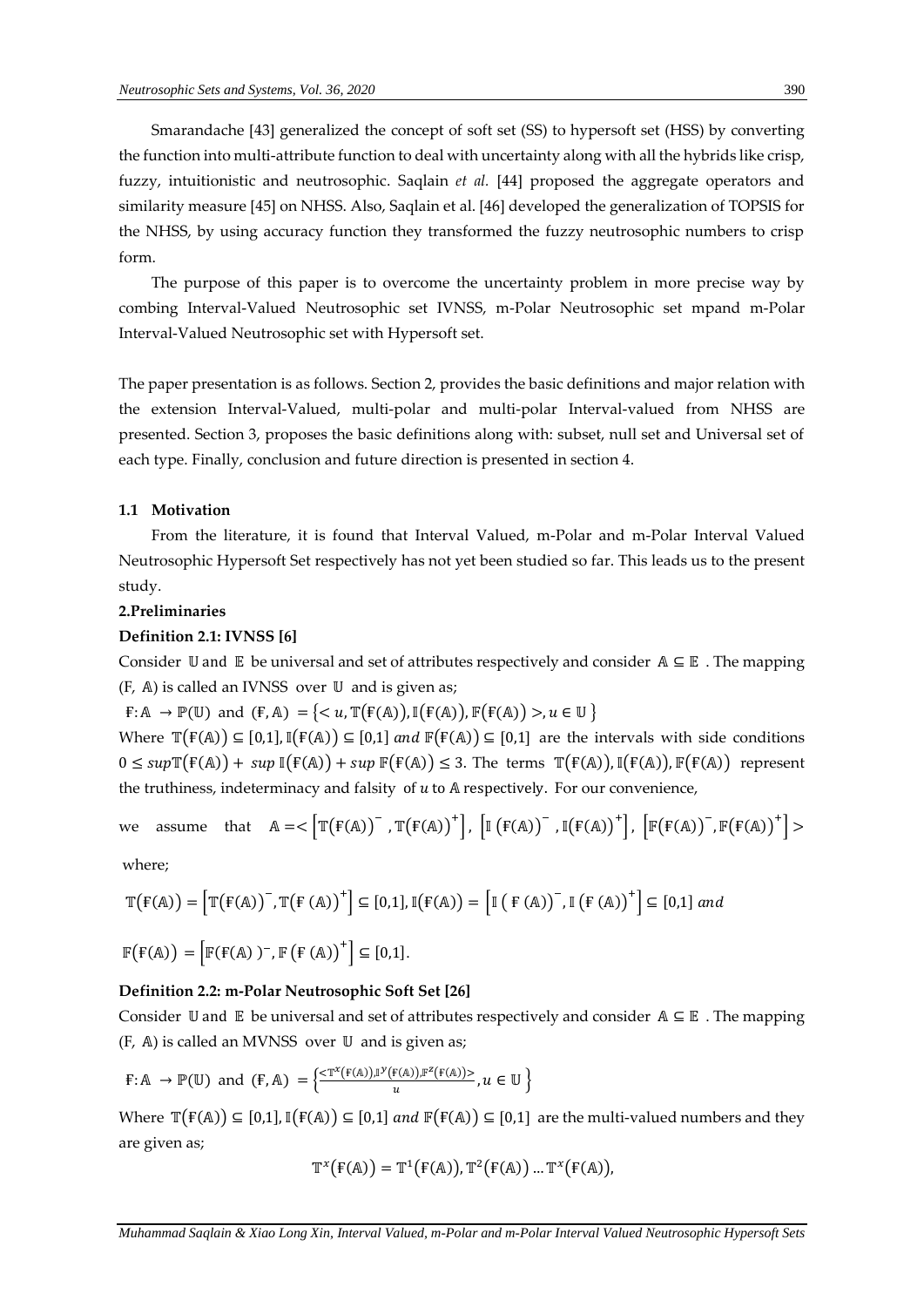$$
\mathbb{I}^{\mathcal{Y}}\big(\mathbb{F}(\mathbb{A})\big)=\mathbb{I}^{1}\big(\mathbb{F}(\mathbb{A})\big),\mathbb{I}^{2}\big(\mathbb{F}(\mathbb{A})\big)\ ...\ \mathbb{I}^{\mathcal{Y}}\big(\mathbb{F}(\mathbb{A})\big),\\ \mathbb{F}^{2}\big(\mathbb{F}(\mathbb{A})\big)=\mathbb{F}^{1}\big(\mathbb{F}(\mathbb{A})\big),\mathbb{F}^{2}\big(\mathbb{F}(\mathbb{A})\big)\ ...\ \mathbb{F}^{2}\big(\mathbb{F}(\mathbb{A})\big).
$$

 $T(F(A)), T(F(A)), F(F(A))$  represent the truthiness, indeterminacy and falsity of u to A respectively. **Definition 2.3: MVINSS [18]**

Consider  $\mathbb U$  and  $\mathbb E$  be universal and set of attributes respectively and consider  $\mathbb A \subseteq \mathbb E$ . The mapping (F, A) is called an MVINSS over  $\mathbb U$  and is given as;

$$
\mathsf{F} : \mathbb{A} \to \mathbb{P}(\mathbb{U}) \text{ and } (\mathsf{F}, \mathbb{A}) = \left\{ \frac{<\mathbb{T}^{\chi}(\mathsf{F}(\mathbb{A})).\mathbb{I}^{\gamma}(\mathsf{F}(\mathbb{A})).\mathbb{I}^{\chi}(\mathsf{F}(\mathbb{A}))>}{u}, u \in \mathbb{U} \right\}
$$

Where  $\mathbb{T}(F(A)) \subseteq [0,1], \mathbb{I}(F(A)) \subseteq [0,1]$  and  $\mathbb{F}(F(A)) \subseteq [0,1]$  are the multi-valued numbers and they are given as;

$$
\mathbb{T}^{x}(\mathcal{F}(\mathbb{A})) = \left[\mathbb{T}^{1}(\mathcal{F}(\mathbb{A}))^{-}, \mathbb{T}^{1}(\mathcal{F}(\mathbb{A}))^{+}\right], \left[\mathbb{T}^{2}(\mathcal{F}(\mathbb{A}))^{-}, \mathbb{T}^{2}(\mathcal{F}(\mathbb{A}))^{+}\right] \dots \left[\mathbb{T}^{x}(\mathcal{F}(\mathbb{A}))^{-}, \mathbb{T}^{x}(\mathcal{F}(\mathbb{A}))^{+}\right]
$$

$$
\mathbb{I}^{y}(\mathcal{F}(\mathbb{A})) = \left[\mathbb{I}^{1}(\mathcal{F}(\mathbb{A}))^{-}, \mathbb{I}^{1}(\mathcal{F}(\mathbb{A}))^{+}\right], \left[\mathbb{I}^{2}(\mathcal{F}(\mathbb{A}))^{-}, \mathbb{I}^{2}(\mathcal{F}(\mathbb{A}))^{+}\right] \dots \left[\mathbb{I}^{y}(\mathcal{F}(\mathbb{A}))^{-}, \mathbb{I}^{y}(\mathcal{F}(\mathbb{A}))^{+}\right],
$$

$$
\mathbb{F}^{z}(\mathcal{F}(\mathbb{A})) = \left[\mathbb{F}^{1}(\mathcal{F}(\mathbb{A}))^{-}, \mathbb{F}^{1}(\mathcal{F}(\mathbb{A}))^{+}\right], \left[\mathbb{F}^{3}(\mathcal{F}(\mathbb{A}))^{-}, \mathbb{F}^{3}(\mathcal{F}(\mathbb{A}))^{+}\right] \dots \left[\mathbb{F}^{z}(\mathcal{F}(\mathbb{A}))^{-}, \mathbb{F}^{z}(\mathcal{F}(\mathbb{A}))^{+}\right].
$$

 $T(F(A))$ ,  $I(F(A))$ ,  $F(F(A))$  represent the truthiness, indeterminacy and falsity of u to A respectively. **Definition 2.4: Neutrosophic Hypersoft Set [44]**

Let  $\mathbb{U} = \{u^1, u^2, ..., u^a\}$  and  $\mathbb{P}(\mathbb{U})$  be the universal set and power set of universal set respectively, also consider  $\mathbb{L}_1, \mathbb{L}_2, ...$   $\mathbb{L}_\ell$  for  $\ell \geq 1$ ,  $\ell$  well defined attributes, and corresponding attributive values are the set  $\mathbb{L}_1^a, \mathbb{L}_2^b, \dots \mathbb{L}_k^z$  and their relation  $\mathbb{L}_1^a \times \mathbb{L}_2^b \times \dots \mathbb{L}_k^z$  where  $a, b, c, \dots z = 1, 2, \dots n$  then the pair  $(\mathbb{F}, \mathbb{L}^a_1 \times \mathbb{L}^b_2 \times ... \mathbb{L}^z_b)$  is said to be Neutrosophic Hypersoft set over  $\mathbb{U}$  where  $\mathbb{F}: (\mathbb{L}^a_1 \times \mathbb{L}^b_2 \times ... \mathbb{L}^z_b) \to$  $\mathbb{P}(\mathbb{U})$  and it is define as

 $\mathbb{F} : (\mathbb{L}^a_1 \times \mathbb{L}^b_2 \times \dots \mathbb{L}^z_\ell) \to \mathbb{P}(\mathbb{U})$  and

 $\mathbb{F}: (\mathbb{L}^a_1 \times \mathbb{L}^b_2 \times \dots \mathbb{L}^z_\ell) = \{ \langle u, \mathbb{T}_\ell(u), \mathbb{I}_\ell(u), \mathbb{F}_\ell(u) > u \in \mathbb{U}, \ell \in (\mathbb{L}^a_1 \times \mathbb{L}^b_2 \times \dots \mathbb{L}^z_\ell) \rangle \}$ where  $\mathbb{T}$ , I, F represent the truthiness, indeterminacy and falsity of  $u$  to  $A$  respectively such that  $T, I, F: U \rightarrow [0,1]$ also  $0 \leq \mathbb{T}_{\ell}(u) + \mathbb{I}_{\ell}(u) + \mathbb{F}_{\ell}(u) \leq 3$ .

# **3. Calculations**

In this section, NHSS is extended into the following:

**Notions:** Following abbreviation will be used throughout the article,

- Interval-valued Neutrosophic Hypersoft Set (IVNHSS)
- m-Polar Neutrosophic Hypersoft Set (m-Polar NHSS)
- m-Polar Interval-valued Neutrosophic Hypersoft Set (m-Polar IVNHSS)

**Example 1:** (*Following formulation and assumptions will be considered throughout as an example*)

Let  $U$  be the set of different schools nominated for best school given as;

$$
\mathbb{U} = \{\mathbb{S}^1, \mathbb{S}^2, \mathbb{S}^3, \mathbb{S}^4, \mathbb{S}^5\}
$$

also consider the set of attributes as;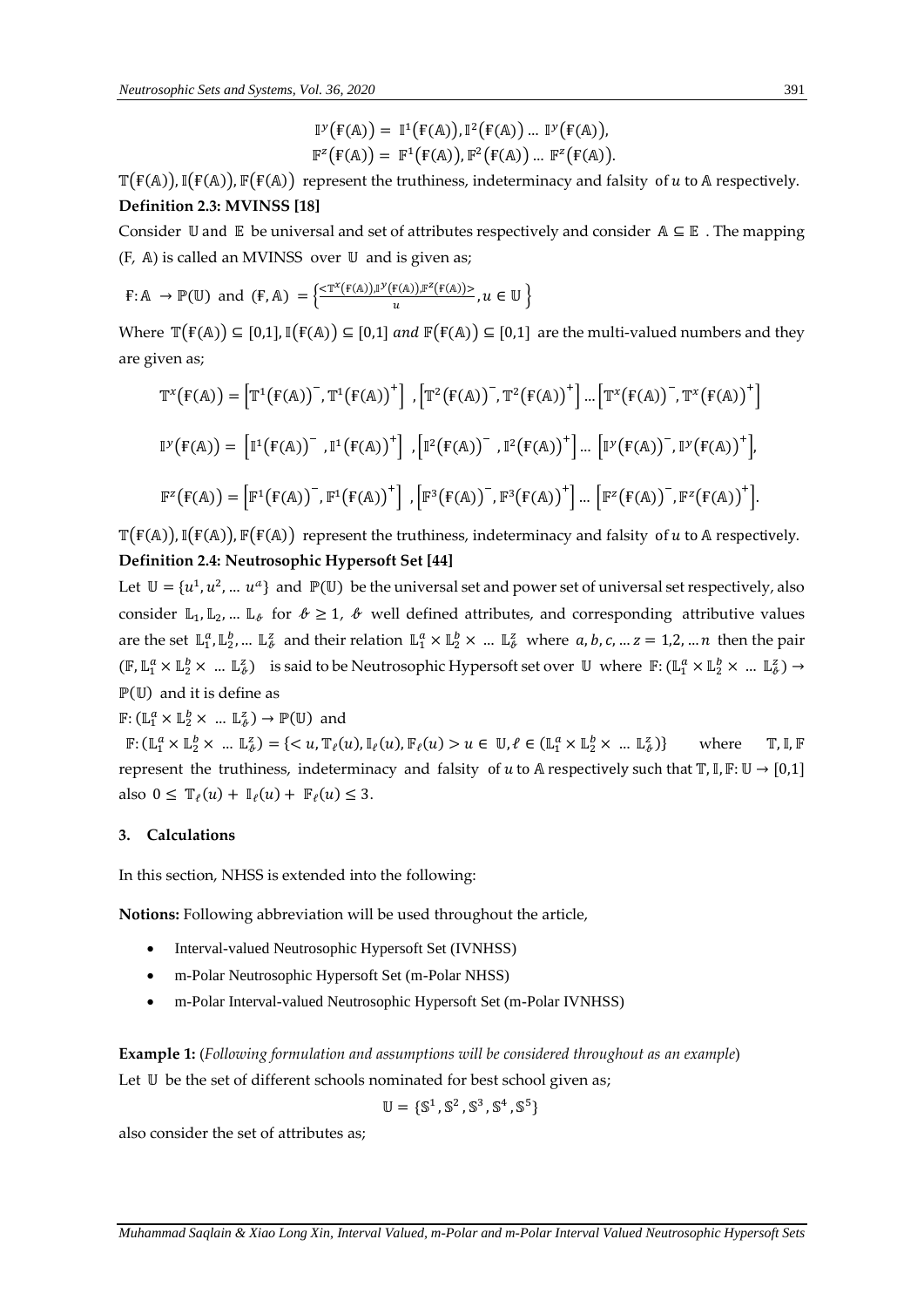### *Assumptions:*

 $A_1$  = Teaching standards,  $A_2$  = Organization,  $A_3$  = Ongoing Evaluation,  $A_4$  = Goals And their respective attributes are given as  $\mathbb{A}^a_1$  = Teaching standards = {high, mediocre, low}

 $\mathbb{A}_2^b$  = Organization = {good, average, poor}

 $\mathbb{A}^c_3$  = Ongoing Evaluation = {yes,no}

 $\mathbb{A}^d_4 = \textit{G} o a l s = \{ \textit{effective}, \textit{committed}, \textit{upto} \textit{ date} \}$ 

*Formulation:*

 $\mathbf{F} \colon \mathbb{A}^a_1 \times \mathbb{A}^b_2 \times \mathbb{A}^c_3 \times \mathbb{A}^d_4 \to \mathbb{P}(\mathbb{U})$ 

Let's assume  $\mathbf{F}(high, average, yes, effective) = \{\mathbb{S}^1, \mathbb{S}^5\}$ 

Then one of, *Neutrosophic Hypersoft set NHSS* of above assumed relation is

 $F(high, average, yes, effective)$ 

 $=$  {S<sup>1</sup>, (high {0.9, 0.3, 0.1}, average {0.8, 0.2, 0.4}, yes {0.4, 0.9, 0.6}, effective {0.6, 0.4, 0.5}) >,

 $<$   $\mathbb{S}^{5}$ (high {0.5, 0.3, 0.8}, average {0.6, 0.1, 0.2}, yes {0.6, 0.4, 0.7}, effective {0.4, 0.5, 0.3}) >}

In this Example,

**Case 1:** Substituting attributive values as; interval values in the form of neutrosophic, call it, IVNHSS. **Case 2:** Substituting attributive values as; m-neutrosophic values, call it, m-polar NHSS.

**Case 3**: Substituting attributive values as; m-neutrosophic interval values, call it, IVNHSS.

### **3.1 Interval-valued Neutrosophic Hypersoft Set (IVNHSS)**

# **Definition 3.1.1 IVNHSS**

Let  $\mathbb{U} = \{u^1, u^2, ..., u^a\}$  and  $\mathbb{P}(\mathbb{U})$  be the universal set and power set of universal set respectively, also consider  $\mathbb{L}_1$ ,  $\mathbb{L}_2$ , ...  $\mathbb{L}_k$  for  $k \geq 1$ ,  $\ell$  well defined attributes, and corresponding attributive values are the set  $\mathbb{L}_1^a, \mathbb{L}_2^b, \dots \mathbb{L}_k^z$  and their relation  $\mathbb{L}_1^a \times \mathbb{L}_2^b \times \dots \mathbb{L}_k^z$  where  $a, b, c, \dots z = 1, 2, \dots n$  then the pair  $(\mathbb{F}, \mathbb{L}^a_1 \times \mathbb{L}^b_2 \times ... \mathbb{L}^z_b)$  is said to be Interval-Valued Neutrosophic Hypersoft set IVNHSS, over U where  $\mathbb{F}: (\mathbb{L}^a_1 \times \mathbb{L}^b_2 \times ... \mathbb{L}^z_k) \to \mathbb{P}(\mathbb{U})$  and it is define as

$$
\mathbb{F}\colon (\mathbb{L}^a_1\times\mathbb{L}^b_2\times\ ...\ \mathbb{L}^z_\ell)\to\mathbb{P}(\mathbb{U})
$$

And,  $\mathbb{F}: (\mathbb{L}^a_1 \times \mathbb{L}^b_2 \times \dots \mathbb{L}^z_\ell) = \{ \langle u, \mathbb{T}_\ell(u), \mathbb{I}_\ell(u), \mathbb{F}_\ell(u) > u \in \mathbb{U}, \ell \in (\mathbb{L}^a_1 \times \mathbb{L}^b_2 \times \dots \mathbb{L}^z_\ell) \}$ 

Where  $\mathbb{T}_{\ell}(u) \subseteq [0,1]$ ,  $\mathbb{I}_{\ell}(u) \subseteq [0,1]$  and  $\mathbb{F}_{\ell}(u) \subseteq [0,1]$  are the interval numbers and  $0 \leq sup \mathbb{T}_{\ell}(u)$  +  $sup \mathbb{I}_{\ell}(u) + sup \mathbb{F}_{\ell}(u) \leq 3$ . The intervals  $\mathbb{T}_{\ell}(u)$ ,  $\mathbb{I}_{\ell}(u)$ ,  $\mathbb{F}_{\ell}(u)$  represent the truthiness, indeterminacy and falsity of *u* to A respectively. For convenience, we assume that:

$$
\mathbb{A} = \langle \left[ \left( \mathbb{T}_{\ell}(u) \right)^{-}, \left( \mathbb{T}_{\ell}(u) \right)^{+} \right], \left[ \left( \mathbb{I}_{\ell}(u) \right)^{-}, \left( \mathbb{I}_{\ell}(u) \right)^{+} \right], \left[ \left( \mathbb{F}_{\ell}(u) \right)^{-}, \left( \mathbb{F}_{\ell}(u) \right)^{+} \right] > \text{where}
$$
\n
$$
\mathbb{T}_{\ell}(u) = \left[ \left( \mathbb{T}_{\ell}(u) \right)^{-}, \left( \mathbb{T}_{\ell}(u) \right)^{+} \right] \subseteq [0,1], \mathbb{I}_{\ell}(u) = \left[ \left( \mathbb{I}_{\ell}(u) \right)^{-}, \left( \mathbb{I}_{\ell}(u) \right)^{+} \right] \subseteq [0,1] \text{ and}
$$
\n
$$
\mathbb{F}_{\ell}(u) = \left[ \left( \mathbb{F}_{\ell}(u) \right)^{-}, \left( \mathbb{F}_{\ell}(u) \right)^{+} \right] \subseteq [0,1].
$$

**Example:** 

$$
F: \mathbb{A}_1^a \times \mathbb{A}_2^b \times \mathbb{A}_3^c \times \mathbb{A}_4^d \to \mathbb{P}(\mathbb{U})
$$

Let's assume  $\mathbf{F}(high, average, yes, effective) = \{\mathbb{S}^1, \mathbb{S}^5\}$ 

Then Interval-Valued Neutrosophic Hypersoft set of above assumed relation is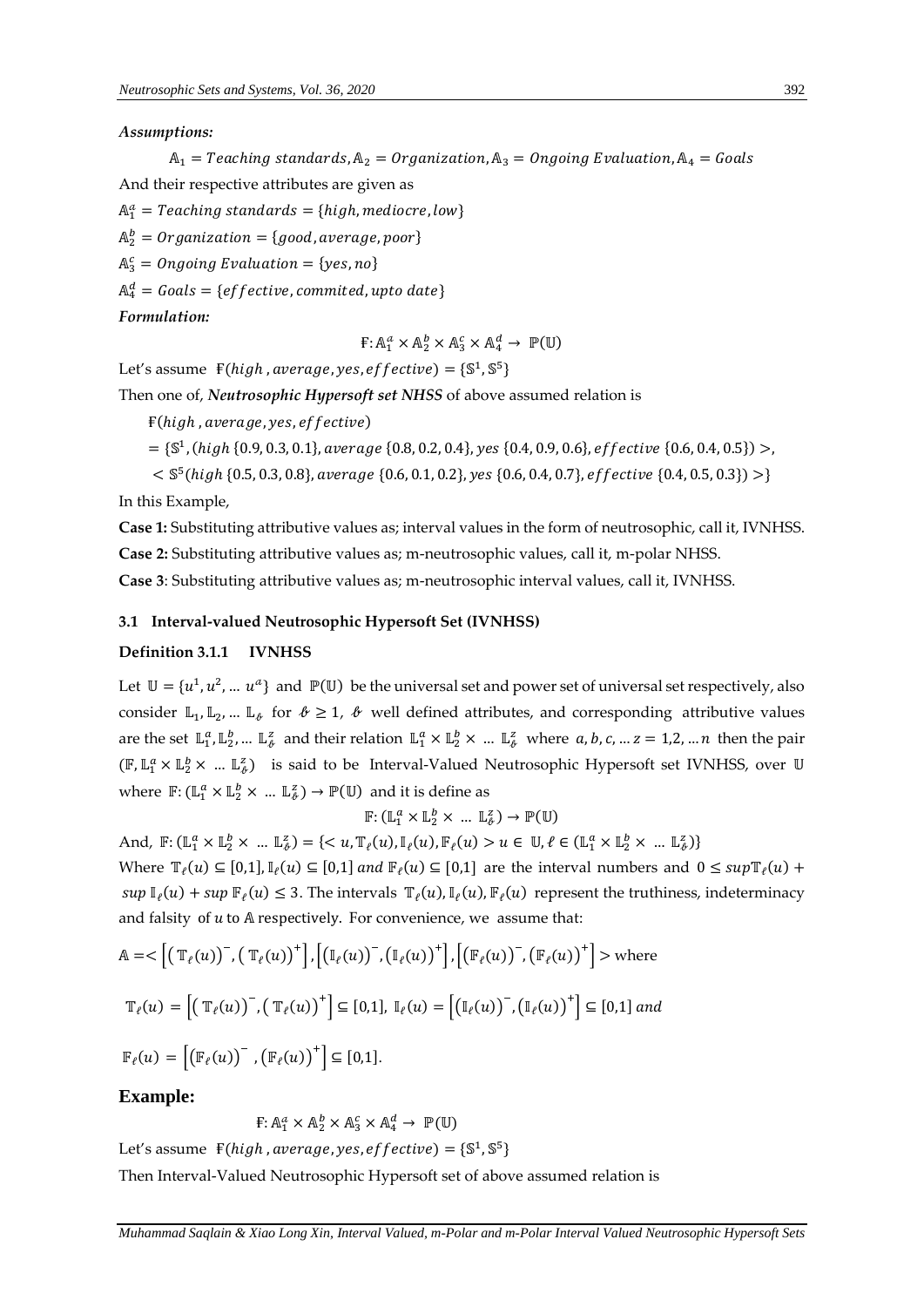$$
F(high, average, yes, effective) = \{< \mathbb{S}^1, \begin{pmatrix} high < [0.4, 0.9], [0.3, 0.5], [0.1, 0.7] >, \ average < [0.3, 0.7], [0.3, 0.4], [0.01, 0.17] >, \ yes < [0.41, 0.49], [0.03, 0.15], [0.18, 0.28] >, \ effective < [0.12, 0.54], [0.23, 0.75], [0.51, 0.81] > \end{pmatrix} > , \begin{pmatrix} high < [0.6, 0.86], [0.53, 0.65], [0.71, 0.89] >, \ age < [0.3, 0.4], [0.31, 0.55], [0.01, 0.03] >, \ yes < [0.83, 0.9], [0.23, 0.59], [0.05, 0.09] >, \ effective < [0.23, 0.58], [0.03, 0.3], [0.01, 0.1] > \end{pmatrix} > \}
$$

# **Definition 3.1.2 Subset of IVNHSS**

Let  $\psi_\nu,\omega_\iota\in IVNHSS(\mathbb{U})$ . Then,  $\psi_\iota$  for all  $x\in\mathbb{F}$  is an IVNHSS subset of  $\omega_\iota$ , denoted by  $\psi_\iota\subseteq\omega_\iota$ . If  $\psi_{\iota}(x) \subseteq \omega_{\iota}(x)$  for all  $x \in F$ .

### **Definition 3.1.3 Empty IVNHSS**

Let  $\psi_t \in IVNHSS(\mathbb{U})$ . If  $\psi_t = \phi$  for all  $x \in \mathbb{F}$  then  $\mathbb{N}$  is called an empty IVNHSS, denoted by  $\hat{\phi}$ .

# **Definition 3.1.4 Universal Set of IVNHSS**

Let  $\psi_i \in IVMHSS(\mathbb{U})$ . If  $\psi_i = \hat{F}$  for all  $x \in F$  then N is called universal set of IVNHSS, denoted by  $\widehat{\mathbf{K}}$ .

### **3.2 m-Polar Neutrosophic Hypersoft Set (m-Polar NHSS)**

### **Definition 3.2.1 m-Polar NHSS**

Let  $\mathbb{U} = \{u^1, u^2, ..., u^a\}$  and  $\mathbb{P}(\mathbb{U})$  be the universal set and power set of universal set respectively, also consider  $\mathbb{L}_1$ ,  $\mathbb{L}_2$ , ...  $\mathbb{L}_k$  for  $k \geq 1$ ,  $\ell$  well defined attributes, and corresponding attributive values are the set  $\mathbb{L}^a_1, \mathbb{L}^b_2, \dots \mathbb{L}^z_k$  and their relation  $\mathbb{L}^a_1 \times \mathbb{L}^b_2 \times \dots \mathbb{L}^z_k$  where  $a, b, c, \dots z = 1, 2, \dots n$  then the pair  $(\mathbb{F}, \mathbb{L}^a_1 \times \mathbb{L}^b_2 \times ... \mathbb{L}^z_b)$  is said to be m-Polar Neutrosophic Hypersoft set m-Polar NHSS, over U where  $\mathbb{F}: (\mathbb{L}^a_1 \times \mathbb{L}^b_2 \times ... \mathbb{L}^z_k) \to \mathbb{P}(\mathbb{U})$  and it is define as

$$
\mathbb{F}\colon (\mathbb{L}^a_1\times\mathbb{L}^b_2\times\ ...\ \mathbb{L}^z_\ell)\to\mathbb{P}(\mathbb{U})
$$

And,

$$
\mathbb{F}: \left(\mathbb{L}_{1}^{a} \times \mathbb{L}_{2}^{b} \times \dots \mathbb{L}_{\theta}^{z}\right) = \begin{cases} , \quad \mathbb{T}_{\ell}^{i}(u), \mathbb{I}_{\ell}^{j}(u), \mathbb{F}_{\ell}^{k}(u) > u \in \mathbb{U}, \ell \in \left(\mathbb{L}_{1}^{a} \times \mathbb{L}_{2}^{b} \times \dots \mathbb{L}_{\theta}^{z}\right) : \\ i, j, k = 1, 2, 3, \dots \end{cases}
$$
 Also  

$$
0 \leq \sum_{i=1}^{p} \mathbb{T}_{\ell}^{i}(u) \leq 1, \quad 0 \leq \sum_{j=1}^{q} \mathbb{I}_{\ell}^{j}(u) \leq 1, \quad 0 \leq \sum_{k=1}^{r} \mathbb{F}_{\ell}^{k}(u) \leq 1
$$

Where  $\mathbb{T}_\ell^{\phantom{i}i}(u) \subseteq [0,1], \mathbb{I}_\ell^{\phantom{i}j}(u) \subseteq [0,1]$  and  $\mathbb{F}_\ell^{\phantom{i}k}(u) \subseteq [0,1]$  are the numbers and

$$
0 \leq \sum_{i=1}^p \mathbb{T}_{\ell}^{\,i}(u) + \sum_{j=1}^q \mathbb{I}_{\ell}^{\,j}(u) + \sum_{k=1}^r \mathbb{F}_{\ell}^{\,k}(u) \leq 3
$$

For our convenience, we assume that

$$
\mathbb{T}_{\ell}{}^{i}(u) = \mathbb{T}_{\ell 1}{}^{1}(u), \mathbb{T}_{\ell 2}{}^{2}(u), \mathbb{T}_{\ell 3}{}^{3}(u), ..., \mathbb{T}_{\ell p}{}^{p}(u) \n\mathbb{I}_{\ell}{}^{j}(u) = \mathbb{I}_{\ell 1}{}^{1}(u), \mathbb{I}_{\ell 2}{}^{2}(u), \mathbb{I}_{\ell 3}{}^{3}(u), ..., \mathbb{I}_{\ell}{}_{q}{}^{q}(u) \n\mathbb{F}_{\ell}{}^{k}(u) = \mathbb{F}_{\ell 1}{}^{1}(u), \mathbb{F}_{\ell 2}{}^{2}(u), \mathbb{F}_{\ell 3}{}^{3}(u), ..., \mathbb{F}_{\ell r}{}^{r}(u).
$$

**Example:** 

$$
F: \mathbb{A}^a_1 \times \mathbb{A}^b_2 \times \mathbb{A}^c_3 \times \mathbb{A}^d_4 \to \mathbb{P}(\mathbb{U})
$$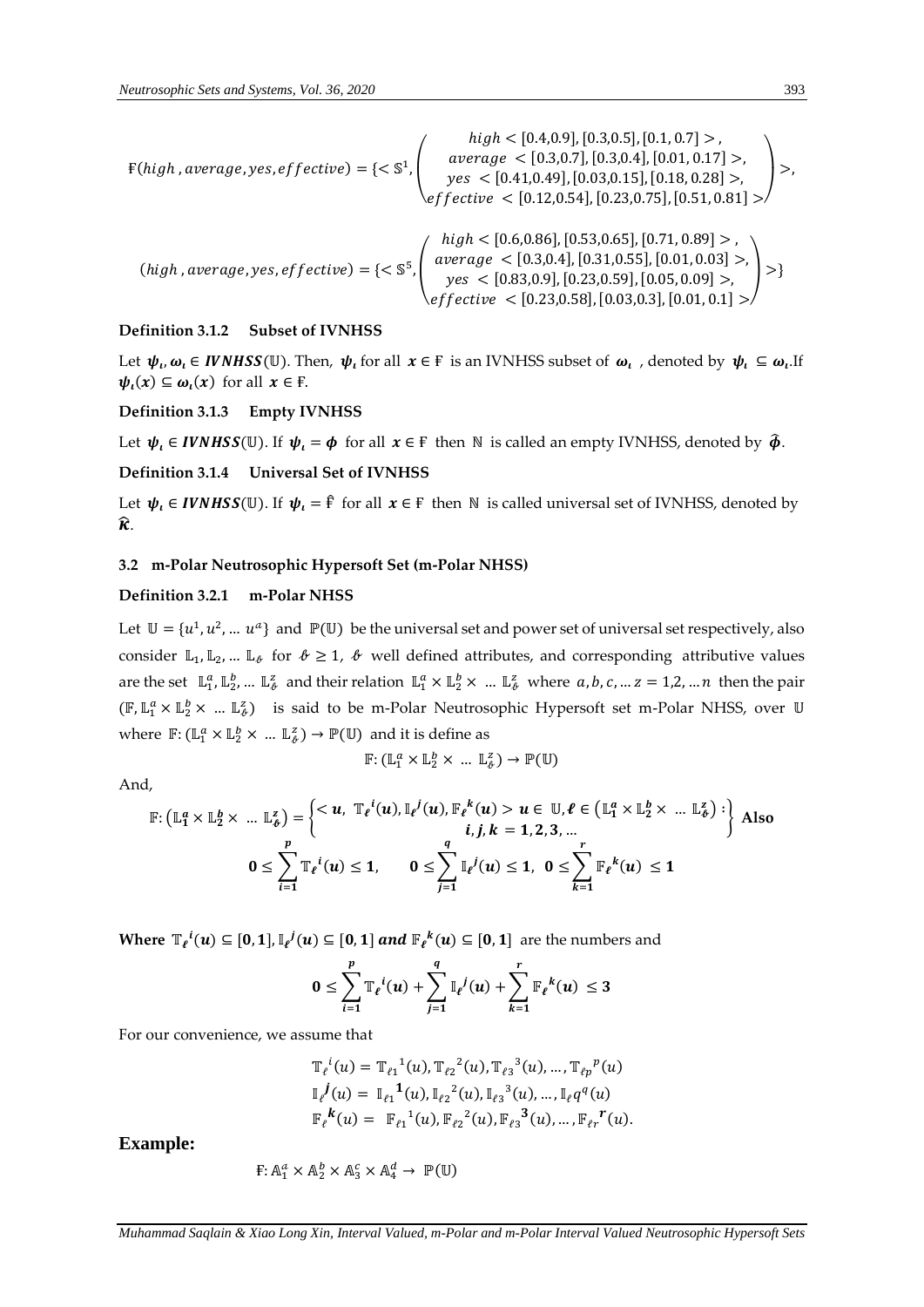Let's assume  $\mathbf{F}(high, average, yes, effective) = \{\mathbb{S}^1, \mathbb{S}^5\}$ Then in Neutrosophic Hypersoft set of above assumed relation is,

# $F(high, average, yes, effective)$

=  $\overline{\mathcal{L}}$  $\mathbf{I}$  $\overline{1}$  $<$   $\mathbb S$ 1 ,  $\bigwedge$ L  $high < (0.01,0.003,0.1,0.023,0.07), (0.092,0.073,0.08,0.2,0.4), (0.2,0.017,0.06,0.13,0.3) >$  $average < (0.2, 0.1, 0.5, 0.019, 0.051), (0.21, 0.14, 0.27, 0.009, 0.1), (0.113, 0.35, 0.25, 0.12, 0.03) >$  < (0.12,0.13,0.14,0.15,0.39), (0.17,0.20,0.24,0.15,0.1), (0.2,0.1,0.5,0.019,0.051) >,  $\textit{effective} < (0.2, 0.017, 0.06, 0.13, 0.3), (0.12, 0.025, 0.07, 0.22, 0.074), (0.01, 0.003, 0.1, 0.023, 0.07) >\n$  $\vert$ }  $\overline{\phantom{a}}$  $\mathbf{I}$ 

 $F(high, average, yes, effective)$ 

.

= \  $\mathbf{I}$  $\overline{1}$  $<$   $\mathbb{S}^{5}$ ,  $\bigwedge$ L  $high < (0.09, 0.08, 0.7, 0.0260.05), (0.04, 0.03, 0.02, 0.1, 0.09), (0.32, 0.51, 0.06, 0.03, 0.12) >$  $average < (0.12,0.13,0.14,0.15,0.39), (0.17,0.20,0.24,0.15,0.1), (0.2,0.1,0.5,0.019,0.051) >$  < (0.09,0.08,0.7,0.0260.05), (0.04,0.03,0.02,0.1,0.09), (0.32,0.51,0.06,0.03,0.12) >,  $\textit{effective} < (0.12, 0.13, 0.14, 0.15, 0.39), (0.12, 0.025, 0.07, 0.22, 0.074), (0.12, 0.025, 0.07, 0.22, 0.4) > /$  $\vert$ }  $\overline{1}$  $\mathbf{I}$ 

# **Definition 3.2.2 Subset of m-Polar NHSS**

Let  $\zeta_\nu\delta_\iota\in m-Polar\,MISS(\mathbb U)$ . Then,  $\zeta_\iota\;\;\forall\;\;x\in\mathbb F$  is an m-Polar NHSS subset of  $\delta_\iota$  , represented by  $\zeta_i \subseteq \delta_i$ . If  $\zeta_i(x) \subseteq \delta_i(x)$  for all  $x \in \mathbb{F}$ .

# **Definition 3.2.3 Empty m-Polar NHSS**

Let  $\zeta_i \in m - Polar NHSS(\mathbb{U})$ . If  $\zeta_i = \phi \quad \forall x \in \mathbb{F}$  then N is said to be an empty m-polar NHSS, represented by  $\widetilde{\phi}$ .

### **Definition 3.2.4 Universal Set of m-Polar NHSS**

Let  $\zeta_i \in m - Polar NHSS(\mathbb{U})$ . If  $\zeta_i = \hat{F} \quad \forall x \in F$  then  $\mathbb N$  is called universal set of m-Polar NHSS, represented by  $\hat{\sigma}$ .

### **3.3 m-Polar Interval-Valued Neutrosophic Hypersoft Set (m-Polar IVNHSS)**

### **Definition 3.3.1: m-Polar IVNHSS)**

Let  $\mathbb{U} = \{u^1, u^2, ..., u^a\}$  and  $\mathbb{P}(\mathbb{U})$  be the universal set and power set of universal set respectively, also consider  $\mathbb{L}_1, \mathbb{L}_2, ...$   $\mathbb{L}_\ell$  for  $\ell \geq 1$ ,  $\ell$  well defined attributes, and corresponding attributive values are the set  $\mathbb{L}^a_1$ ,  $\mathbb{L}^b_2$ , ...  $\mathbb{L}^z_k$  and their relation  $\mathbb{L}^a_1 \times \mathbb{L}^b_2 \times ...$   $\mathbb{L}^z_k$  where  $a, b, c, ... z = 1, 2, ... n$  then the pair (F,  $\mathbb{L}_1^a \times \mathbb{L}_2^b \times ... \mathbb{L}_b^z$ ) is said to be Interval-Valued Neutrosophic Hypersoft set IVNHSS, over U where  $\mathbb{F}: (\mathbb{L}^a_1 \times \mathbb{L}^b_2 \times ... \mathbb{L}^z_b) \to \mathbb{P}(\mathbb{U})$  and it is define as

$$
\mathbb{F}: (\mathbb{L}_{1}^{a} \times \mathbb{L}_{2}^{b} \times \dots \mathbb{L}_{b}^{z}) \to \mathbb{P}(\mathbb{U})
$$
  

$$
\mathbb{F} =: \left\{ \langle u, \mathbb{T}_{\ell}^{x}(u), \mathbb{I}_{\ell}^{y}(u), \mathbb{F}_{\ell}^{z}(u) > u \in \mathbb{U}, \ell \in (\mathbb{L}_{1}^{a} \times \mathbb{L}_{2}^{b} \times \dots \mathbb{L}_{b}^{z}) : \right\}
$$
  
 $x, y, z = 1, 2, 3, \dots$ 

Where,

$$
\mathbb{T}_{\ell}^{x}(u) = \left[ \left( \mathbb{T}_{\ell}^{x}(u) \right)^{-}, \left( \mathbb{T}_{\ell}^{x}(u) \right)^{+} \right] \subseteq [0,1]
$$

$$
\mathbb{I}_{\ell}^{y}(u) = \left[ \left( \mathbb{I}_{\ell}^{y}(u) \right)^{-}, \left( \mathbb{I}_{\ell}^{y}(u) \right)^{+} \right] \subseteq [0,1]
$$

$$
\mathbb{F}_{\ell}^{z}(u) = \left[ \left( \mathbb{F}_{\ell}^{z}(u) \right)^{-}, \left( \mathbb{F}_{\ell}^{z}(u) \right)^{+} \right] \subseteq [0,1]
$$

Also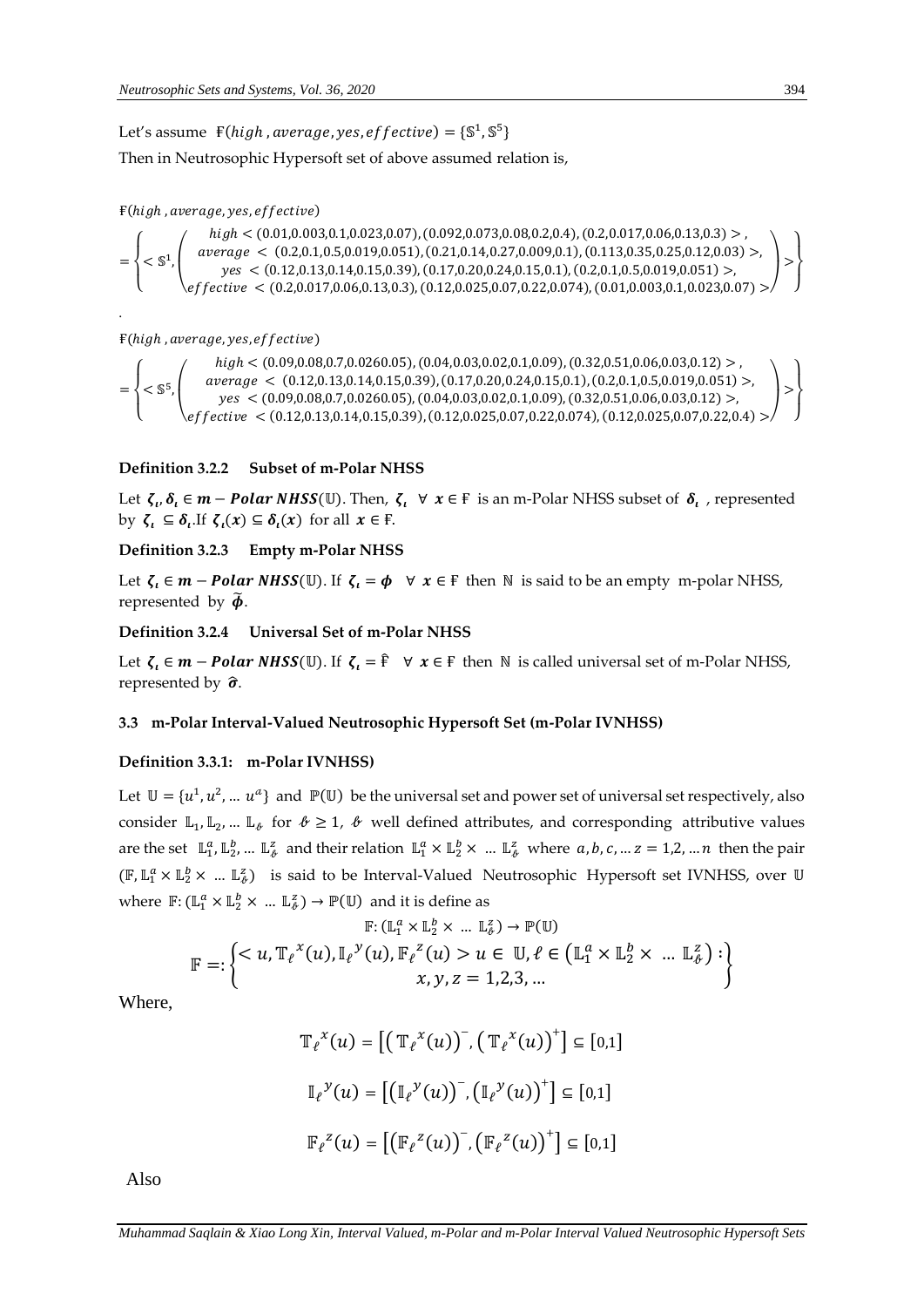$$
0 \leq \sum_{x=1}^{s} \operatorname{Sup} \{ \mathbb{T}_{\ell}^{x}(u) \} \leq 1, \qquad 0 \leq \sum_{y=1}^{t} \operatorname{Sup} \{ \mathbb{I}_{\ell}^{y}(u) \} \leq 1, \ \ 0 \leq \sum_{z=1}^{v} \{ \mathbb{F}_{\ell}^{z}(u) \} \leq 1
$$

And,

$$
0 \leq \sum_{x=1}^{s} Sup \left\{ \mathbb{T}_{\ell}^{x}(u) \right\} + \sum_{y=1}^{t} Sup \left\{ \mathbb{I}_{\ell}^{y}(u) \right\} + \sum_{z=1}^{v} \left\{ \mathbb{F}_{\ell}^{z}(u) \right\} \leq 3
$$

For our convenience, we assume that:

$$
\mathbb{T}_{\ell}^{x}(u) = \langle \left[ \left( \mathbb{T}_{\ell}^{1}(u) \right)^{-}, \left( \mathbb{T}_{\ell}^{1}(u) \right)^{+} \right], \left[ \left( \mathbb{T}_{\ell}^{2}(u) \right)^{-}, \left( \mathbb{T}_{\ell}^{2}(u) \right)^{+} \right], ..., \left[ \left( \mathbb{T}_{\ell}^{s}(u) \right)^{-}, \left( \mathbb{T}_{\ell}^{s}(u) \right)^{+} \right] \rangle
$$
  

$$
\mathbb{I}_{\ell}^{y}(u) = \langle \left[ \left( \mathbb{I}_{\ell}^{1}(u) \right)^{-}, \left( \mathbb{I}_{\ell}^{1}(u) \right)^{+} \right], \left[ \left( \mathbb{I}_{\ell}^{2}(u) \right)^{-}, \left( \mathbb{I}_{\ell}^{2}(u) \right)^{+} \right], ..., \left[ \left( \mathbb{I}_{\ell}^{t}(u) \right)^{-}, \left( \mathbb{I}_{\ell}^{t}(u) \right)^{+} \right] \rangle
$$
  

$$
\mathbb{F}_{\ell}^{z}(u) = \langle \left[ \left( \mathbb{F}_{\ell}^{1}(u) \right)^{-}, \left( \mathbb{F}_{\ell}^{1}(u) \right)^{+} \right], \left[ \left( \mathbb{F}_{\ell}^{2}(u) \right)^{-}, \left( \mathbb{F}_{\ell}^{2}(u) \right)^{+} \right], ..., \left[ \left( \mathbb{F}_{\ell}^{y}(u) \right)^{-}, \left( \mathbb{F}_{\ell}^{y}(u) \right)^{+} \right] \rangle
$$

### **Example:**

=

=

.

 $\mathbf{F} \colon \mathbb{A}^a_1 \times \mathbb{A}^b_2 \times \mathbb{A}^c_3 \times \mathbb{A}^d_4 \to \mathbb{P}(\mathbb{U})$ 

Let's assume  $\mathbf{F}(high, average, yes, effective) = \{\mathbb{S}^1, \mathbb{S}^5\}$ 

### Then m-Polar Interval-Valued Neutrosophic Hypersoft set of above assumed relation is

 $F(high, average, yes, effective)$ 

```
{

\overline{1}< \mathbb{S}^{1},
        \overline{\phantom{a}}L
             high < ( [ 0.01, 0.03], [ 0.1, 0.23], [ 0.07, 0.5] ), ( [ 0.072, 0.073], [ 0.08, 0.2], [ 0.14, 0.32] ), ( [ 0.12, 0.017], [ 0.06, 0.13], [ 0.3, 0.4] ) >average < ([0.2,0.21], [0.15,0.19], [0.02,0.03]), ([0.11,0.14], [0.27,0.39], [0.1,0.11]), ([0.113,0.35], [0.11,0.12], [0,0.3) >
                 < ([0.12,0.13],[0.14,0.15],[0.39,0.4]), ([0.17,0.20],[0.14,0.15],[0.1,0.2]), ([0.1,0.11],[0.15,0.19],[0.01,0.09]) >,
           < ([0.15,0.17],[0.06,0.13],[0.3,0.31]), ([0.12,0.25],[0.07,0.22],[0.07,0.09]), ([0.01,0.03],[0.1,0.23],[0.17,0.19]) >)
                                                                                                                                                                 \vert}
                                                                                                                                                                      \overline{1}\overline{1}
```
 $F(high, average, yes, effective)$ 

{  $\overline{1}$  $<$   $\mathbb{S}^{5}$ ,  $\overline{\phantom{a}}$ L high < ([0.01,0.03], [0.1,0.23], [0.07,0.5]), ([0.072,0.073], [0.08,0.2], [0.14,0.32]), ([0.12,0.017], [0.06,0.13], [0.3,0.4]) > < ([0.2,0.21],[0.15,0.19],[0.02,0.03]), ([0.11,0.14],[0.27,0.39],[0.1,0.11]), ([0.113,0.35],[0.11,0.12],[0, 0.3) >, < ([0.12,0.13],[0.14,0.15],[0.39,0.4]), ([0.17,0.20],[0.14,0.15],[0.1,0.2]), ([0.1,0.11],[0.15,0.19],[0.01,0.09]) >, < ([0.15,0.17],[0.06,0.13],[0.3,0.31]), ([0.12,0.25],[0.07,0.22],[0.07,0.09]), ([0.01,0.03],[0.1,0.23],[0.17,0.19]) >)  $\vert$ }  $\overline{1}$  $\mathbf{I}$ 

#### **Definition 3.3.2 Subset of m-Polar IVNHSS**

Let  $\varpi_{\iota}, \beta_{\iota} \in m-Polar IVNHSS(\mathbb{U})$ . Then,  $\varpi_{\iota} \forall x \in F$  is an m-Polar IVNHSS subset of  $\beta_{\iota}$  , represented by  $\varpi_{\iota} \subseteq \beta_{\iota}$ . If  $\varpi_{\iota}(x) \subseteq \beta_{\iota}(x)$  for all  $x \in F$ .

#### **Definition 3.3.3 Empty IVNHSS**

Let  $\varpi$ ,  $\in$   $m$  – **Polar IVNHSS**(U). If  $\varpi$ ,  $=$   $\phi$   $\forall$   $x \in$  **F** then N is said to be an empty m-Polar IVNHSS, represented by  $\bar{\phi}$ .

# **Definition 3.3.4 Universal Set of IVNHSS**

Let  $\varpi$ ,  $\in$   $m$  – **Polar IVNHSS**(U). If  $\varpi$ ,  $= \hat{F}$   $\forall$   $x \in F$  then N is called universal set of m-Polar IVNHSS, represented by  $\hat{\Omega}$ .

### **4. Conclusions**

In this paper, the concept of Interval Valued NHSS, m-Polar NHSS and m-Polar interval-valued NHSS are proposed. The proposed sets have several significant features. Firstly, they emphasize the hesitant, indeterminate and uncertainty and can be used more practical to solve decision-making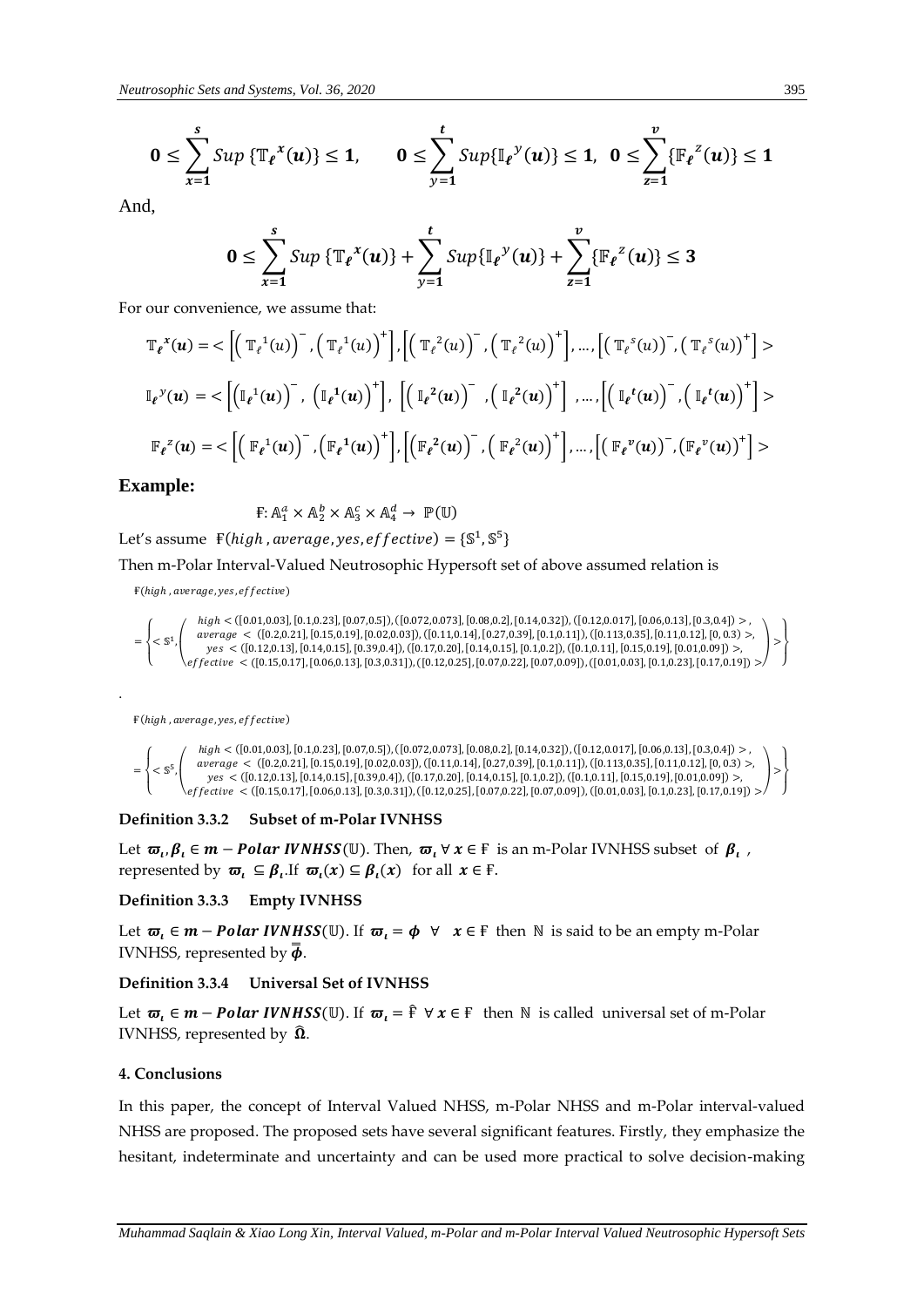problem. Secondly, some basic types of the proposed sets such as; universal set, empty set and subset of each type is defined.

- Since this study has not yet been studied yet, comparative study cannot be done with the existing methods.
- Further, this proposed can be applied immensely in various fields of research. In future, the present work may be extended to other special types of neutrosophic set like neutrosophic rough set etc.
- The sets which are proposed in this paper can be applied in solving supply chain, time series forecasting and decision-making problem such as partner selection, wastewater treatment selection and renewable energy selection, by defining the following:
- the aggregate operators,
- distance measures,
- matrix theory and
- Algorithms.

### **Acknowledgments:**

**Funding:** This research has no funding.

**Conflicts of Interest:** The authors declare no conflict of interest.

# **References**

- [1] Saqlain M, Sana M, Saeed. M, Smarandache F, Aggregate Operators of Neutrosophic Hypersoft Set, Neutrosophic Sets and Systems (NSS), 32, (2020) 294-306.
- [2] L. A. Zadeh, "Fuzzy sets," Inf. Control, vol. 8, pp. 338–353, 1965.
- [3] K. T. Atanassov, "Intuitionistic fuzzy sets," Fuzzy Sets Syst., vol. 20, pp. 87–96, 1986.
- [4] F. Smarandache, "Neutrosophic set A generalization of the intuitionistic fuzzy set," Neutrosophic Probab. Set, Logic. Amer. Res., pp. 1–15, 1995.
- [5] H. Wang, F. Smarandache, Y. Zhang, and R. Sunderraman, "Single valued neutrosophic sets," Tech. Sci. Appl. Math., 1995.
- [6] H. Wang, F. Smarandache, Y. Zhang, and R. Sunderraman, "Interval neutrosophic sets and logic: Theory and applications in computing," no. January, 2005.
- [7] J. Q. Wang and X. E. Li, "TODIM method with multi-valued neutrosophic sets," Control Decision., vol. 30, no. 6, 2015.
- [8] Abdel-Basset, M., Manogaran, G., Gamal, A., & Chang, V. (2019). A Novel Intelligent Medical Decision Support Model Based on Soft Computing and IoT. IEEE Internet of Things Journal.
- [9] M. Abdel-Basset, N. A. Nabeeh, H. A. El-Ghareeb, and A. Aboelfetouh, "Utilising neutrosophic theory to solve transition difficulties of IoT-based enterprises," Enterp. Inf. Syst., pp. 1–21, 2019.
- [10]N. A. Nabeeh, M. Abdel-Basset, H. A. El-Ghareeb, and A. Aboelfetouh, "Neutrosophic Multi-Criteria Decision-Making Approach for IoT-Based Enterprises," IEEE Access, pp. 1–19, 2019.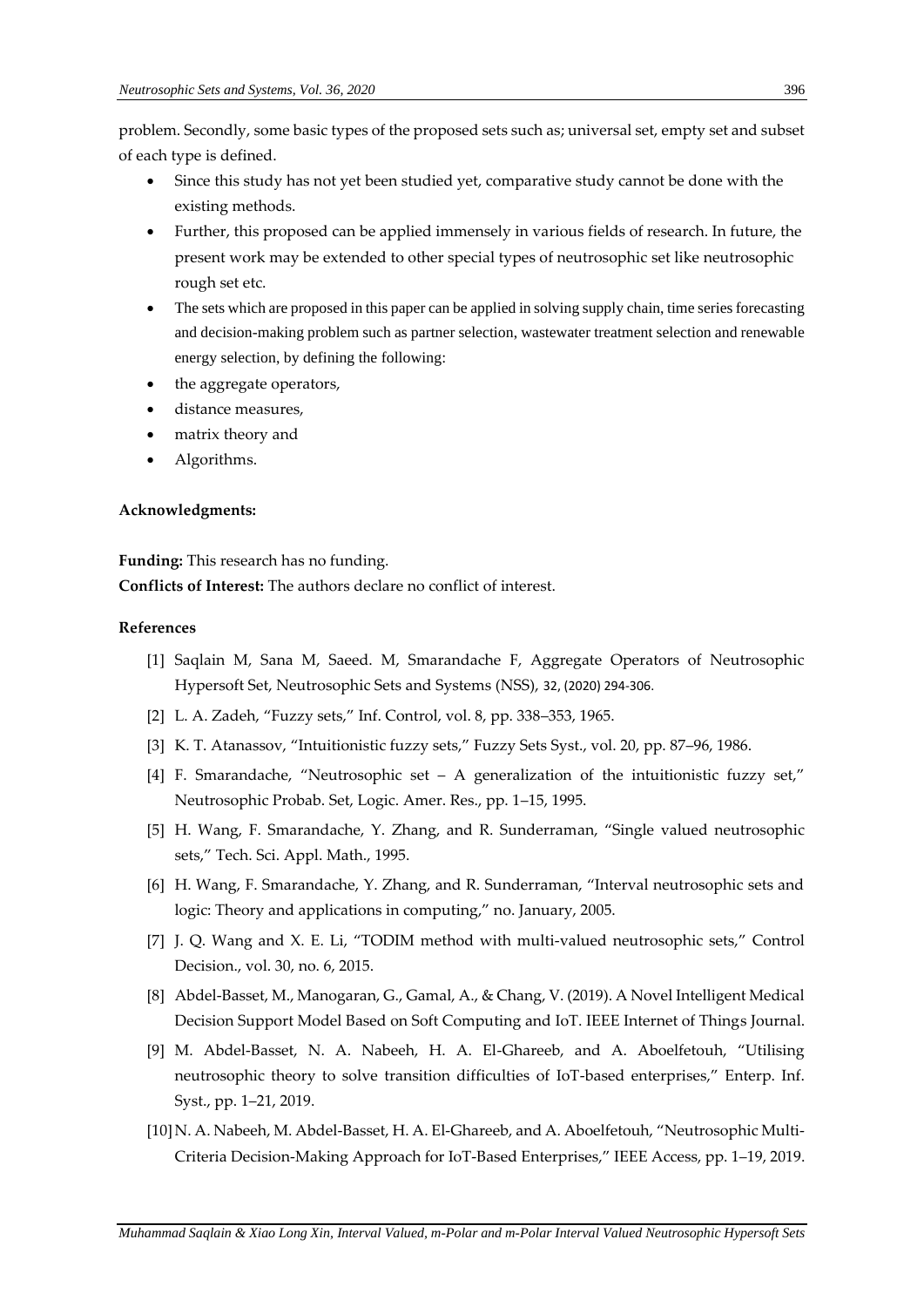- [11] M. Abdel-Basset, G. Manogaran, A. Gamal, and F. Smarandache, "A Group Decision Making Framework Based on Neutrosophic TOPSIS Approach for Smart Medical Device Selection," J. Med. Syst., vol. 43, no. 2, 2019.
- [12]M. Abdel-Basset, M. Saleh, A. Gamal, and F. Smarandache, "An approach of TOPSIS technique for developing supplier selection with group decision making under type-2 neutrosophic number," Appl. Soft Comput. J., vol. 77, pp. 438–452, 2019.
- [13]H. Wang, F. Smarandache, Y. Zhang, and R. Sunderraman, "Single valued neutrosophic sets," Tech. Neutrosophic Sets and Systems, Vol. 30, 2019. 168.
- [14]P. Biswas, S. Pramanik, and B. C. Giri, "TOPSIS method for multi-attribute group decisionmaking under single-valued neutrosophic environment," Neural Comput. Appl., pp. 727– 737, 2016.
- [15]X. Peng and J. Dai, "Approaches to single-valued neutrosophic MADM based on MABAC, TOPSIS and new similarity measure with score function," Neural Comput. Appl., 2016.
- [16] A. Aydo, "On similarity and entropy of single valued neutrosophic sets," vol. 29, no. 1, pp. 67–74, 2015.
- [17]S. Zhao, D. Wang, C. Liang, Y. Leng, and J. Xu, "Some single-valued neutrosophic power Heronian aggregation operators and their application to multiple-attribute," Symmetry, vol. 11, p. 653, 2019.
- [18]S. Broumi, I. Deli, and F. Smarandache, "N-valued interval neutrosophic sets and their application in medical diagnosis," Crit. Rev., vol. 10, pp. 45–69, 2015.
- [19]C. Fan and J. Ye, "The cosine measure of refined-single valued neutrosophic sets and refinedinterval neutrosophic sets for multiple attribute decision-making," J. Intelligent and Fuzzy System, vol. 33, no. 4, pp. 2281–2289, 2017.
- [20]W. Yang and Y. Pang, "New multiple attribute decision making method based on DEMATEL and TOPSIS for multi-valued interval neutrosophic sets," Symmetry (Basel)., vol. 10, no. 115, 2018.
- [21]A. E. Samuel and R. Narmadhagnanam, "Execution of n-valued interval neutrosophic sets in medical diagnosis," Int. J. Math. Trends Technol., vol. 58, no. 1, pp. 66–70, 2018.
- [22]D. Molodtsov, "Soft set theory first results," An Int. J. Comput. Math. with Appl., vol. 37, pp. 19–31, 1999.
- [23] N. Cagman, S. Enginoglu, and F. Citak, "Fuzzy soft set theory and its applications," Iran. J. Fuzzy Syst., vol. 8, no. 3, pp. 137–147, 2011.
- [24]P. K. Maji, "Neutrosophic soft set," Ann. Fuzzy Math. Informatics, vol. 5, no. 1, pp. 157–168, 2013.
- [25] I. Deli, Interval-valued neutrosophic soft sets and its decision making, International Journal of Machine Learning and Cybernetics, DOI: 10.1007/s13042-015-0461-3.
- [26] S. Alkhazaleh, "N-valued refined neutrosophic soft set theory," J. Intell. Fuzzy Syst., vol. 32, no. 6, pp. 4311–4318, 2016.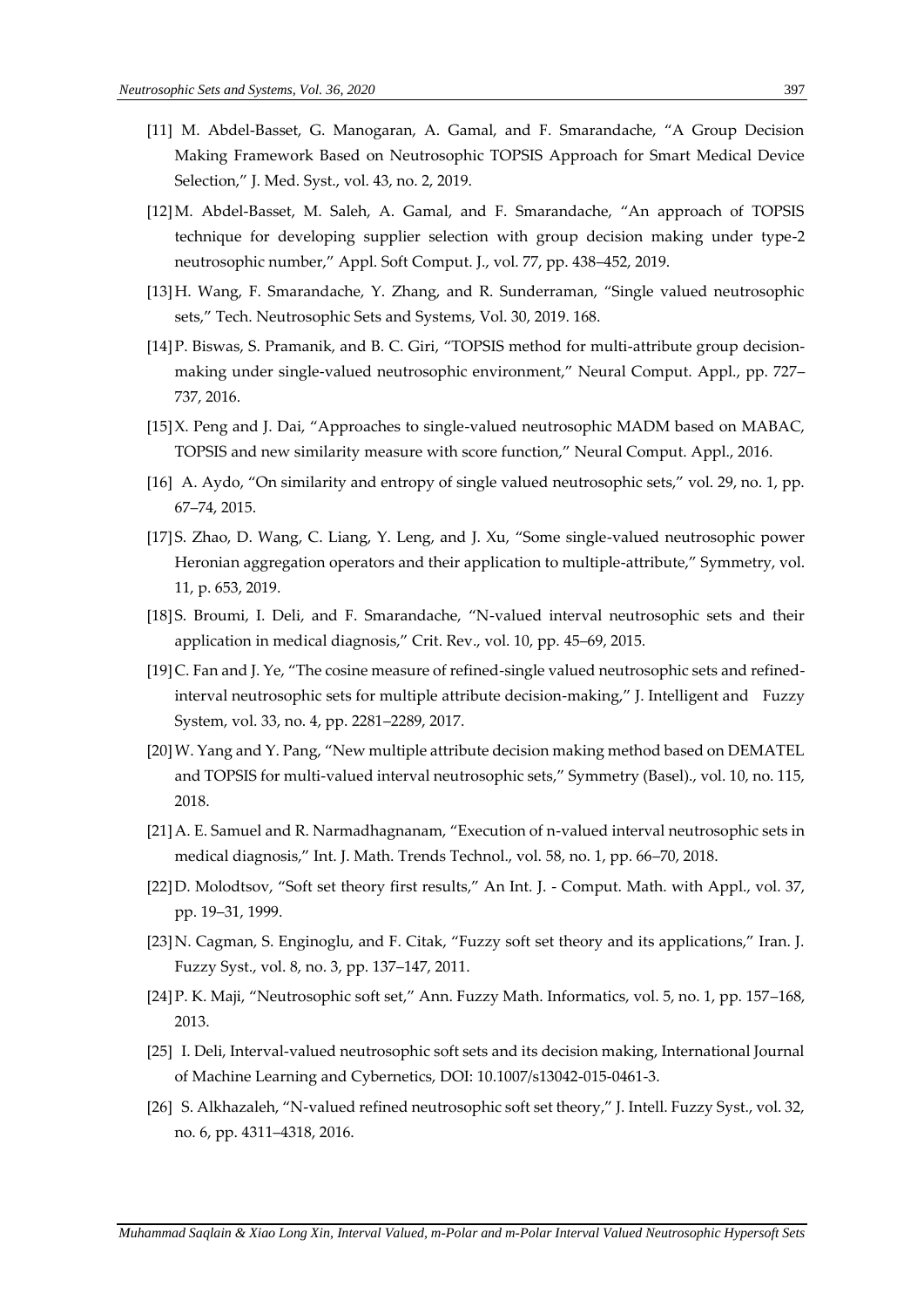- [27]S. Alkhazaleh and A. A. Hazaymeh, "N-valued refined neutrosophic soft sets and their applications in decision-making problems and medical diagnosis," JAISCR, vol. 8, no. 1, pp. 79–86, 2017.
- [28]T. Bera and N. K. Mahapatra, On neutrosophic soft function, Annals of fuzzy Mathematics and Informatics, 12(1),(2016), 101-119.
- [29]I. Deli and S. Broumi, Neutrosophic soft relations and some properties, Annals of Fuzzy Mathematics and Informatics,9(1), (2015), 169-182.
- [30] S. Broumi and F. Smarandache, Intuitionistic Neutrosophic soft set, Journal of Information and Computing Science, 8(2), (2013), 130-140.
- [31] I. Deli and S. Broumi, Neutrosophic Soft Matrices and NSM-decision Making, Journal of Intelligent and Fuzzy Systems, 28(5), (2015), 2233-2241.
- [32]T. Bera and N. K. Mahapatra, Introduction to neutrosophic soft groups, Neutrosophic Sets and Systems, 13, (2016), 118-127, doi.org/10.5281/zenodo.570845.
- [33]T. Bera and N. K. Mahapatra, On neutrosophic normal soft groups, Int. J. Appl. Comput. Math., 2(4), (2016), DOI 10.1007/s40819-016-0284-2.
- [34] T. Bera and N. K. Mahapatra, ( $\alpha$ ,  $\beta$ ,  $\gamma$ )-cut of neutrosophic soft set and its application to neutrosophic soft groups, Asian Journal of Math. and Compt. Research, 12(3), (2016), 160- 178.
- [35]T. Bera and N. K. Mahapatra, On neutrosophic soft rings,OPSEARCH, 1-25, (2016), DOI 10.1007/ s12597-016-0273-6.
- [36]T. Bera and N. K. Mahapatra, Introduction to neutrosophic soft topological space, OPSEARCH, (March, 2017), DOI 10.1007/s12597-017-0308-7.
- [37] S. Das, S. Kumar, S. Kar and T. Pal, Group decision making using neutrosophic soft matrix: An algorithmic approach, Journal of King Saud University- Computer and Information Sciences, (2017).
- [38]S. Pramanik, P. P. Dey and B. C. Giri, TOPSIS for single valued neutrosophic soft expert set based multi-attribute decision making problems, Neutrosophic Sets and Systems NSS, 10, (2015), 88-95.
- [39]P. P. Dey, S. Pramanik and B. C. Giri, Generalized neutrosophic soft multi-attribute group decision making based on TOPSIS, Critical Review 11, (2015), 41-55.
- [40]S. Pramanik and S. Dalapati, GRA based multi criteria decision making in generalized neutrosophic soft set environment, Global Journal of Engineering Science and Research Management, 3(5), (2016), 153-169.
- [41]P. P. Dey, S. Pramanik and B. C. Giri, Neutrosophic soft multi-attribute group decision making based on grey relational analysis method, Journal of New Results in Science,10, (2016), 25-37.
- [42]P. P. Dey, S. Pramanik and B. C. Giri, Neutrosophic soft multi-attribute decision making based on grey relational projection method, Neutrosophic Sets and Systems 11, (2016),98-106.